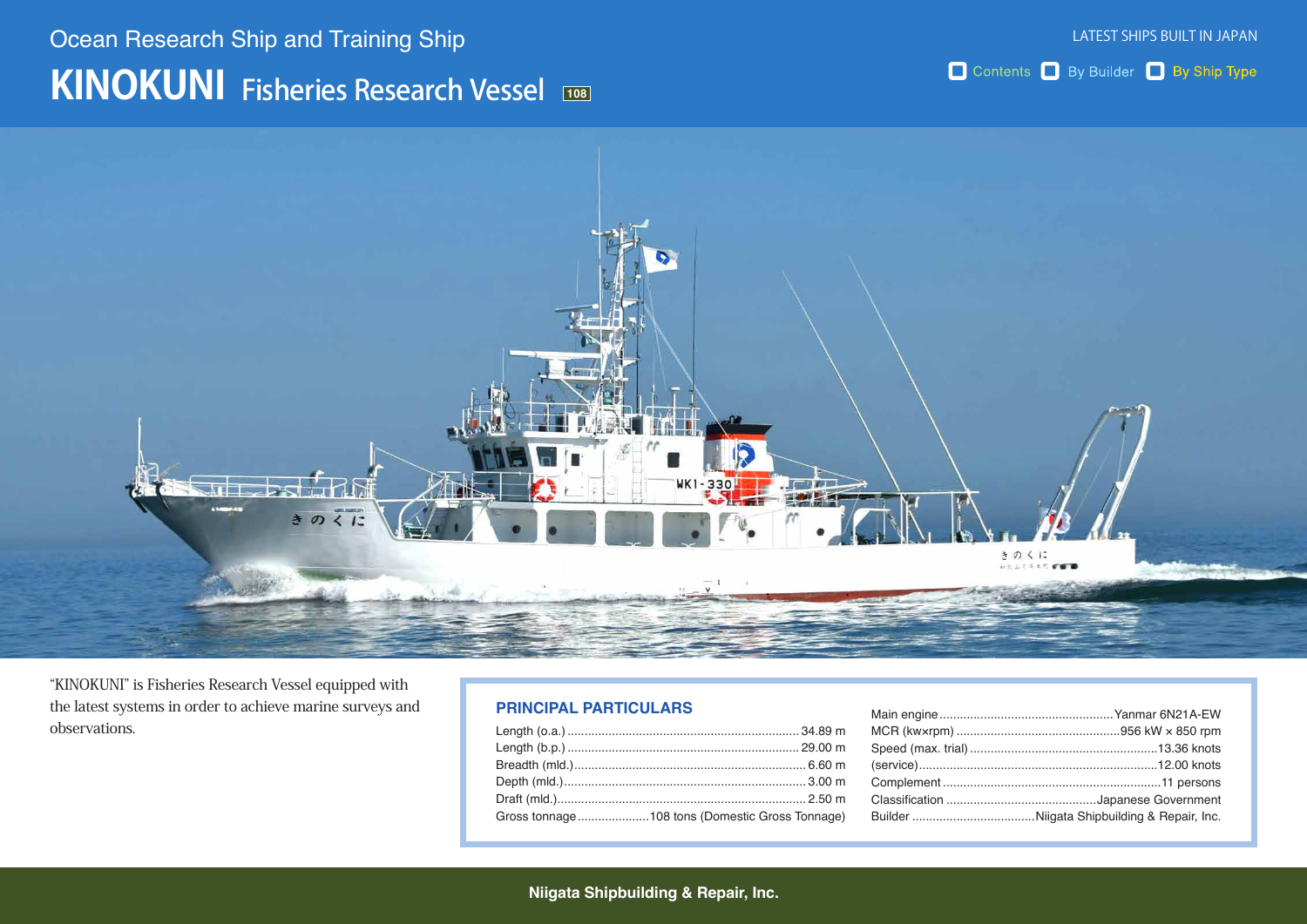# **109** KAIHO MARU Fisheries Training Vessel Ocean Research Ship and Training Ship

Contents By Builder By Ship Type



"KAIHO MARU" is Fisheries Training Vessel in order to achieve tuna longline fishing training and marine surveys and observations.

### **PRINCIPAL PARTICULARS**

| Gross tonnage999 tons (International Gross Tonnage) |
|-----------------------------------------------------|
|                                                     |